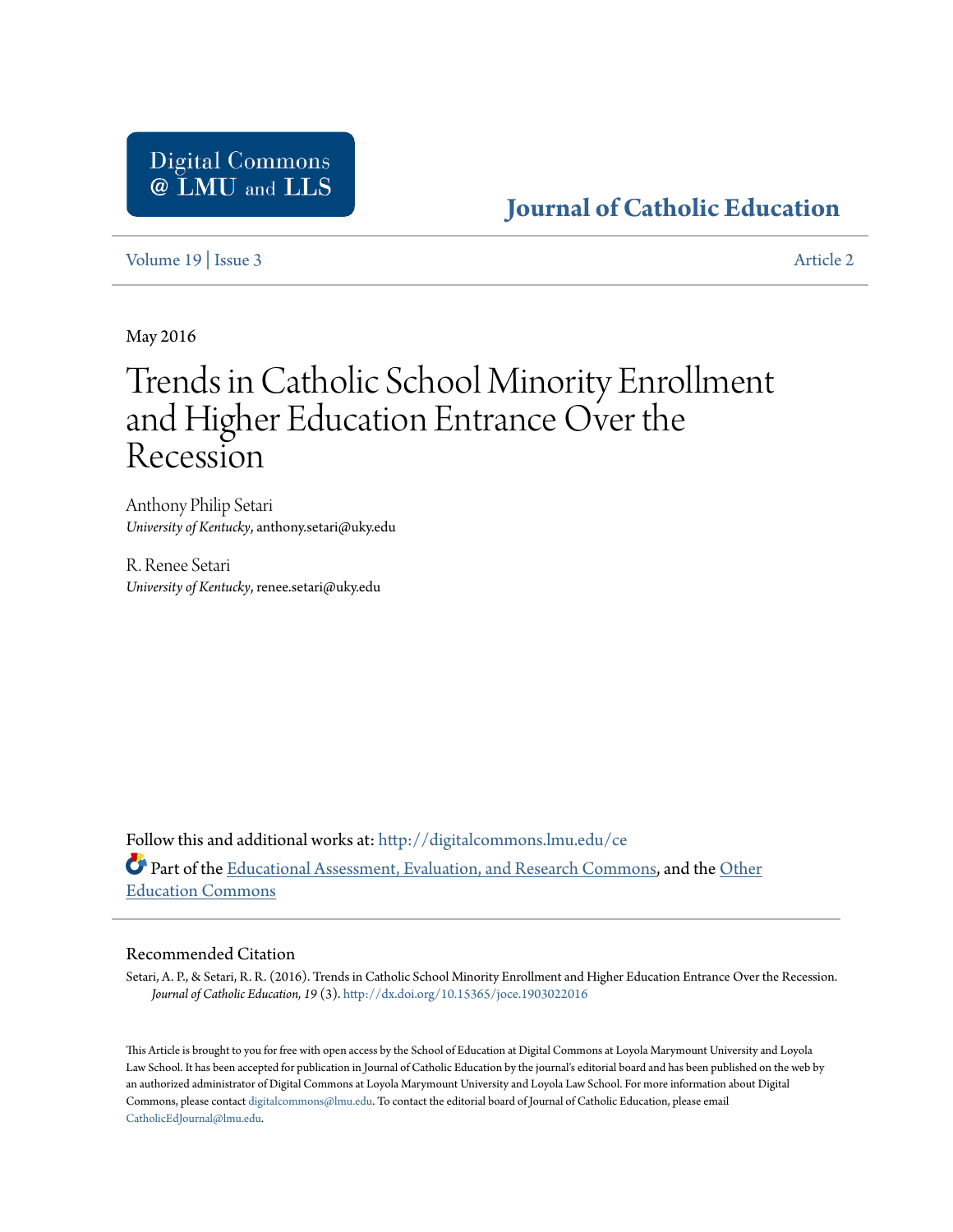### **Trends in Catholic School Minority Enrollment and Higher Education Entrance Over the Recession**

Anthony Philip Setari and R. Renee Setari University of Kentucky

*Research has shown that enrollment in Catholic secondary schools has positive outcomes for minority students, including increased enrollment in higher education institutions and higher academic achievement. The purpose of this study was to examine if minority enrollment in secondary schools altered over the recession (2007–2009). Results of this study suggest that minority enrollment of Black and Hispanic students in secondary schools increased over the recession, as did Black and Hispanic enrollment in higher education institutions. Data limitations make it impossible to confirm the exact enrollment of minority students in higher education institutions and to establish a direct causal relationship.*

#### **Keywords**

Minority students, secondary schools, recession, enrollment

 $\prod_{\text{peri}}$ n the early 1960s, Catholic schools in American urban city-centers started educating a large number of minority children, many of whom were non-Catholics (Brinig & Garnett, 2014; Buetow, 1970). During this same time period, the White Catholic population began vacating urban city-centers. The evacuating White Catholic population would go on to establish new churches and schools in the suburbs, and cease supporting their former parishes (Hunt, 2005). As a result, urban city-center parishes received less funding to support local Catholic schools, and the shrinking group of parishioners had less direct support to provide to these same schools. Beginning in the late 1960s, some of the urban city-center schools, now educating large numbers of minority students, began to close—a trend that continues to the present day (Brinig  $\&$ Garnett, 2014; Greeley, 1982). The continued closing of these Catholic schools is considered of particular concern for the minority students enrolled, as parents and community leaders often believe that Catholic schools provide students with better educational opportunities than local public schools (Aldana, 2014; Mulaney, 2014).

*Journal of Catholic Education,* Vol. 19, No. 3, May 2016, 4-19. This article is licensed under a Creative Commons Attribution 3.0 International License. doi: 10.15365/joce.1903022016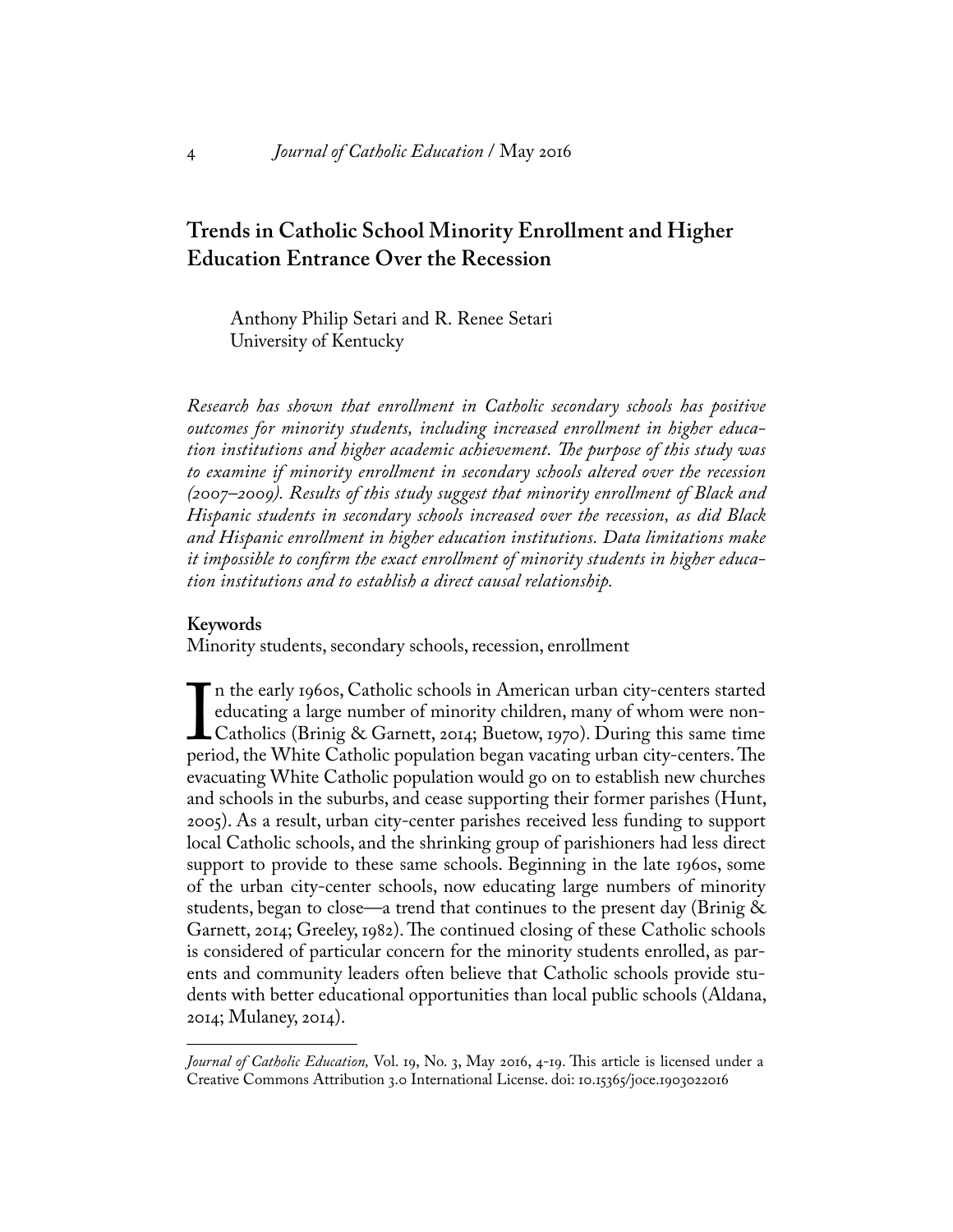The benefits of attending Catholic schools for minority children have been demonstrated repeatedly. Minority children in Catholic schools often have better educational outcomes and fewer behavioral issues (Greeley, 1982). Black students are considered to benefit most from attending Catholic schools (Brinig & Garnett, 2014), as they have been shown to have higher grades than their White Catholic school counterparts and their Black public school counterparts (Aldana, 2014; Hoffer, 2000; Polite, 2000). Furthermore, the closing of Catholic schools has impacted the educational outcomes of minority students and the overall social quality of the neighborhoods in which these schools were located (Brinig & Garnett, 2014).

The impact that attending Catholic schools has had on minority attainment of higher education and success in higher education institutions is of particular importance. Minority students with Catholic school backgrounds are considered to be better prepared for the rigorous work of college than their traditional public school counterparts (Hoffer, 2000; Polite, 2000). In addition, minority students with Catholic school backgrounds are more likely than their non-Catholic school counterparts to attend higher education institutions, have the belief they are going to graduate, and actually graduate (Aldana, 2014; Greeley, 1982; Riordan, 2000). These outcomes are considerable, as minority students—particularly Black students, have struggled with graduating and succeeding in higher education (Aldana, 2014).

The economic recession from 2007–2009 placed an increased strain on many educational institutions (Chakrabarti & Sutherland, 2013; Mulaney, 2014). As the economy slowed, public and private funding sources reduced their support for education. This decrease in funding forced schools of all types to make difficult decisions about how to spend their limited income. Catholic schools that rely upon parishioner support for school resources faced additional challenges, as parishioner donations to the church were down during this period (Brinig & Garnett, 2014). Catholic schools enrolling minority students likely faced additional challenges, as a large proportion of these students are from low-income backgrounds and pay reduced-tuition rates or have scholarships provided by the schools (O'Keefe & Murphy, 2000). Whether the economic recession had an impact on the decision by Catholic schools to accept minority students is not known. Given the historical role of Catholic schools in educating minority students, as well as the success of these students in higher education, the impact of the recession on minority student enrollment warrants examination.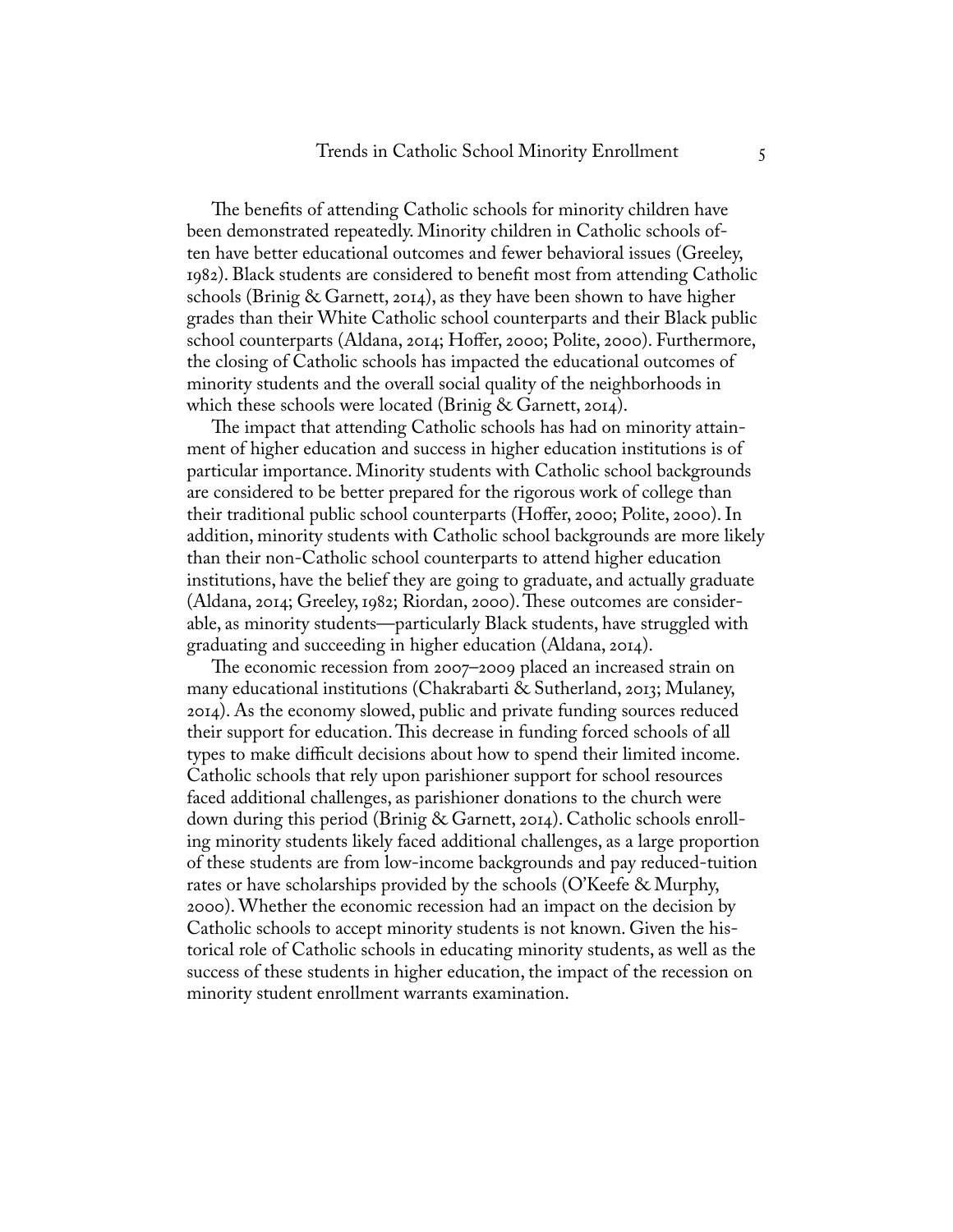#### 6 *Journal of Catholic Education* / May 2016

The purpose of this study is to examine trends in Catholic school minority enrollment and Catholic school student enrollment in higher education institutions over the 2000s decade, with a specific focus on the impact of the 2007–2009 recession. This study is guided by three research questions: (a) How did the 2007–2009 recession impact Catholic high school minority enrollment?, (b) How did the 2007–2009 recession alter Catholic high school enrollment specifically for Black and Hispanic students?, and (c) How did the 2007–2009 recession impact the four-year college enrollment of students from Catholic high schools? Given the reduced funding from public and private sources, it is expected that as a result of the recession, minority enrollment (often supported by reduced-tuition or scholarships) decreased. In addition, it is expected that the four-year college enrollment of Catholic school students decreased, as enrollment in Catholic high schools is expected to have decreased.

#### **Background**

The relationship between Catholic schools and higher education is rooted in concerns over undergraduate retention and degree completion. After higher education's "golden age" ended in 1970, college student attrition grew alarmingly and upset the resource allocation of most institutions (Thelin, 2011). Universities traced their expensive problem to secondary schools. Growing numbers of high school students were graduating with low standardized test scores and limited skills in math, science, and writing. Minority students were of the greatest concern. Affirmative action left colleges anxious to increase diversity. However, secondary schools were afflicted with a growing achievement gap through the last half of the twentieth century (Aldana, 2014). Fewer and fewer Black, Hispanic, and low-income students were graduating public schools ready for higher education. This trend was not true of students from Catholic secondary schools, which became known for advancing minority students to college (O'Keefe & Murphy, 2000). Catholic education has shown unexpected success with graduation rates and college readiness throughout its history.

According to Buetow's (1970) foundational *Of Singular Benefit*, Catholic schools have always stood apart from mainstream education. The first American Catholic schools were started to educate Catholic youth away from Protestant influences (Buetow, 1970; Hunt, 2005). Separate education continued into the modern age because public education was secular in principle but not in practice (Hunt, 2005; Moreau, 1997). Into the early twentieth century,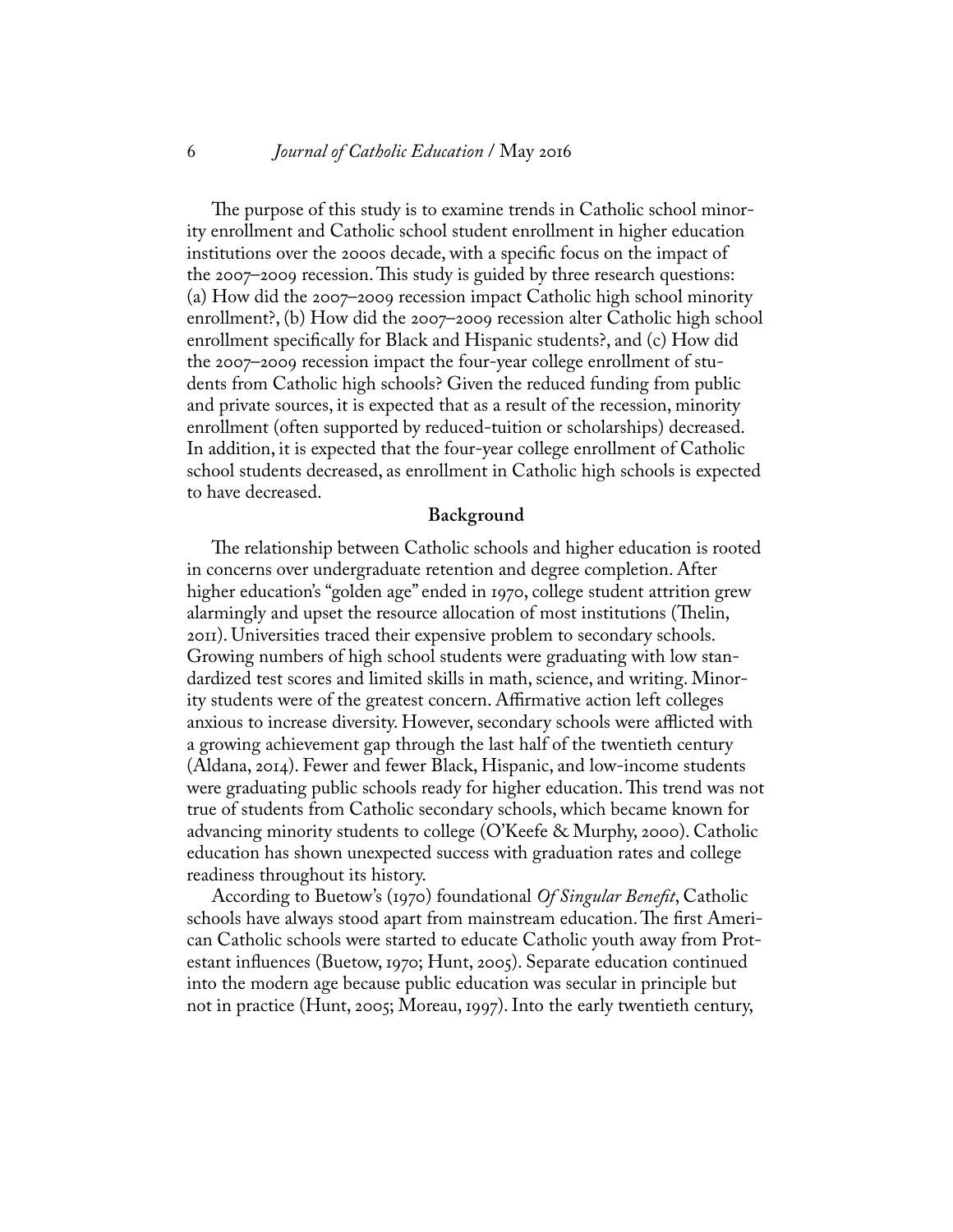public schools used anti-Catholic texts, and Catholic values were publicly accused of being harmful to education (Brinig & Garnett, 2014; Hunt, 2005; Moreau, 1997). In turn, poorer dioceses saw public education as hazardous, and many decreed separate education as necessary to protecting the faith of vulnerable immigrant children (Buetow, 1970; Schmandt, 1978). Pursuing this mission, separate Catholic education expanded during the twentieth century (Carper & Hunt, 2007; McLellan, 2000).

Initially, the operation of Catholic high schools conflicted with the values and methods of most other American schools (Buetow, 1970). Catholic schools educated those who had the fewest educational options, rather than the elite or general population. The faculty were almost entirely unpaid nuns and clergy who focused on preparing students for Catholic universities or vocations (Buetow, 1970; Hunt, 2005; McLellan, 2000). Catholic education was considered so drastically different from the mainstream that many people felt it was a national threat, with nativists even attempting to outlaw Catholic schools in 1925 (Carper & Hunt, 2007; Hunt, 2005; Moreau, 1997). In response to mounting hostilities, Catholic secondary schools began an ideological shift during the modernization efforts of Vatican II (1962-1965). Nonclergy teachers replaced nuns, and the schools began to be supervised by boards of laity (Hunt 2005; McLellan, 2000). The modernizations, post-World War II prosperity, and the baby boom allowed Catholic schools to undergo what Buetow (1970) described as a time of "remarkable growth" (p. 225). By the time a Roman Catholic president was elected in 1960, Catholic education had become a normalized American schooling choice, and enrollment in secondary schools peaked (Brinig & Garnett, 2014; Hunt, 2005).

The enrollment peak of the 1960s was short-lived, however (Buetow, 1970; Brinig & Garnett, 2014; Greeley, 1982). Rising high school tuitions and deteriorating cities led many White Catholics to seek better school districts in suburbs, thus leaving their urban parishes behind (Hunt, 2005). City congregations began to shrink, putting a substantial strain on the secondary schools that had historically gathered students from affiliated churches (Brinig & Garnett, 2014). Catholic high schools began to draw students from the greater community in an effort to gain more funds from tuition (Riordan, 2000). By accepting students from outside the ethnically homogenous parishes, the demographics of urban Catholic schools changed drastically. Through the 1970s and 1980s, parochial schools' student populations became increasingly African American, Asian, Hispanic, and diverse in faith. In 20 years' time, minority enrollment in Catholic schools went from 6% to 25%, which was comparable to the demographics of 1990s public schools (Riordan, 2000).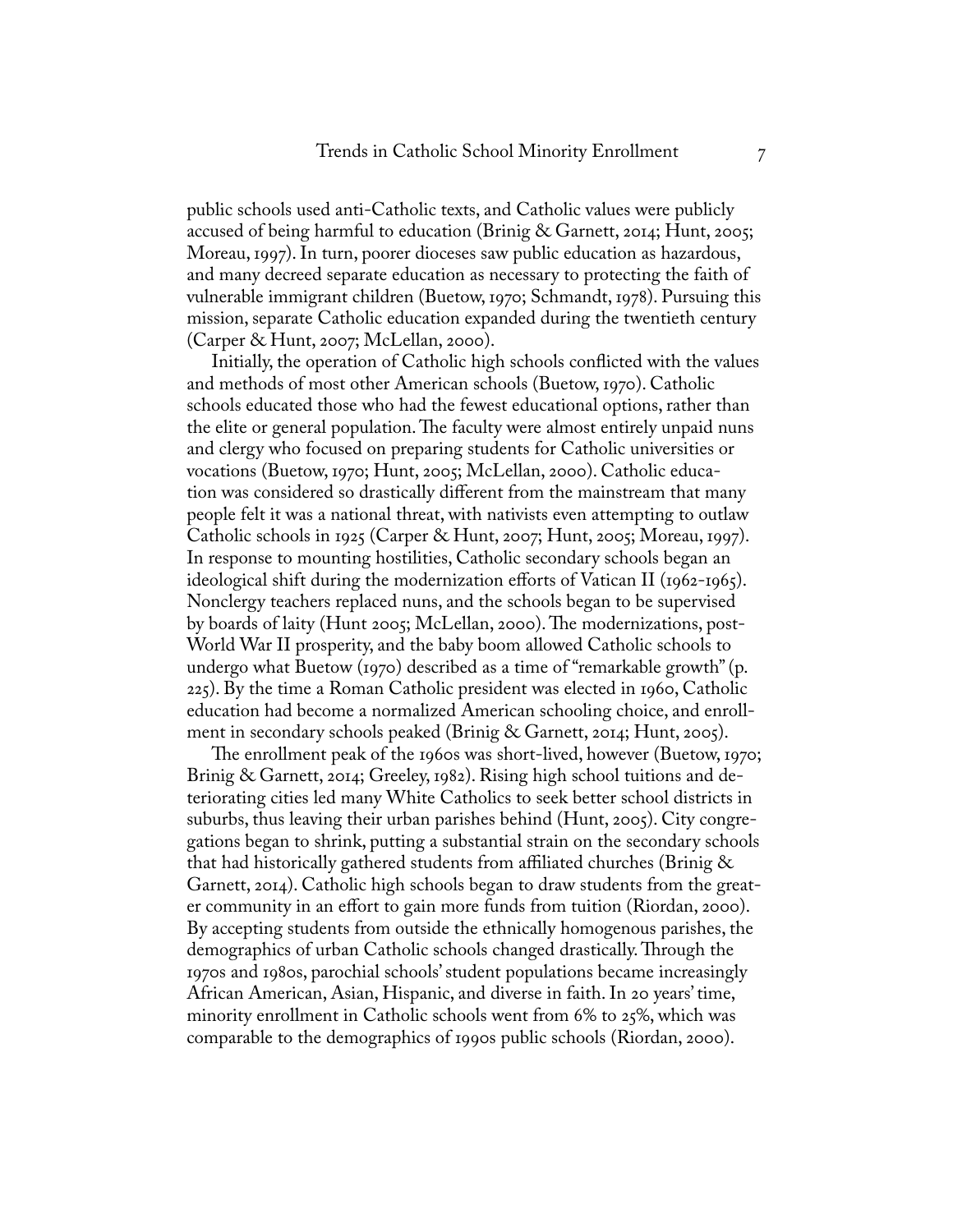#### 8 *Journal of Catholic Education* / May 2016

While minority enrollment in Catholic high schools grew, American education became stymied by a widening performance gap. Throughout the past three decades, minority students— particularly those in urban public schools—became much less likely to graduate high school, enter college, and display college readiness (Aldana, 2014; Brinig & Garett, 2014; Noguera, 2009). However, minorities that attended Catholic schools did not experience the same challenges. Greeley (1982) found that minority students were more likely to anticipate graduating from college if they were educated in a Catholic high school. Coleman and Hoffer (1987) reported that Black and Hispanic parochial students were significantly less likely to drop out of high school, thus having a greater chance of advancing to college. Catholic schools maintained minority achievement and continuation rates during the 1990s and early 2000s (Brinig & Garnett, 2014). Bryk, Lee, and Holland (1993) found that Catholic high school students continued to outperform their public school counterparts on standardized tests. Numerous studies have found that minorities are more likely to graduate from college if they attended Catholic schools, regardless of income (Brinig & Garnett, 2014). Because of the differences in test scores and college graduation rates, Catholic education became almost synonymous with minority achievement and college success.

Many researchers have doubted whether Catholic high schools would be able to sustain their reliable stream of minority students to colleges. While Buetow (1970) acclaimed the expansion of Catholic education and influx of non-White students, he lamented that the schools' positive outlook ended in 1964. The enrollment high of the 1960s dropped within one decade (Hunt, 2005). The growth in minority students could not mitigate the rising operating costs, mainly associated with the salaries of lay teachers (Harris, 2000; Hunt, 2005). Secondary school tuition became unaffordable for those who did not qualify for financial aid, and many urban families opted to send their children to public schools or move to the suburbs (Buetow, 1970; Harris, 2000). Unable to gather the tuition needed to stay afloat, Catholic high schools were considered unsustainable in the 1970s, and were predicted to reach near extinction within the coming decades (Greeley, 1982). Since the publication of Buetow's (1970) *Of Singular Benefit*, Catholic secondary schools have been closing at an ever-increasing rate due to continued financial hardships.

The problem of Catholic school closings has only increased since the recession in the 2000s. Catholic secondary schools were always dependent on alumni donations and tuition, rather than church support (Buetow, 1970). The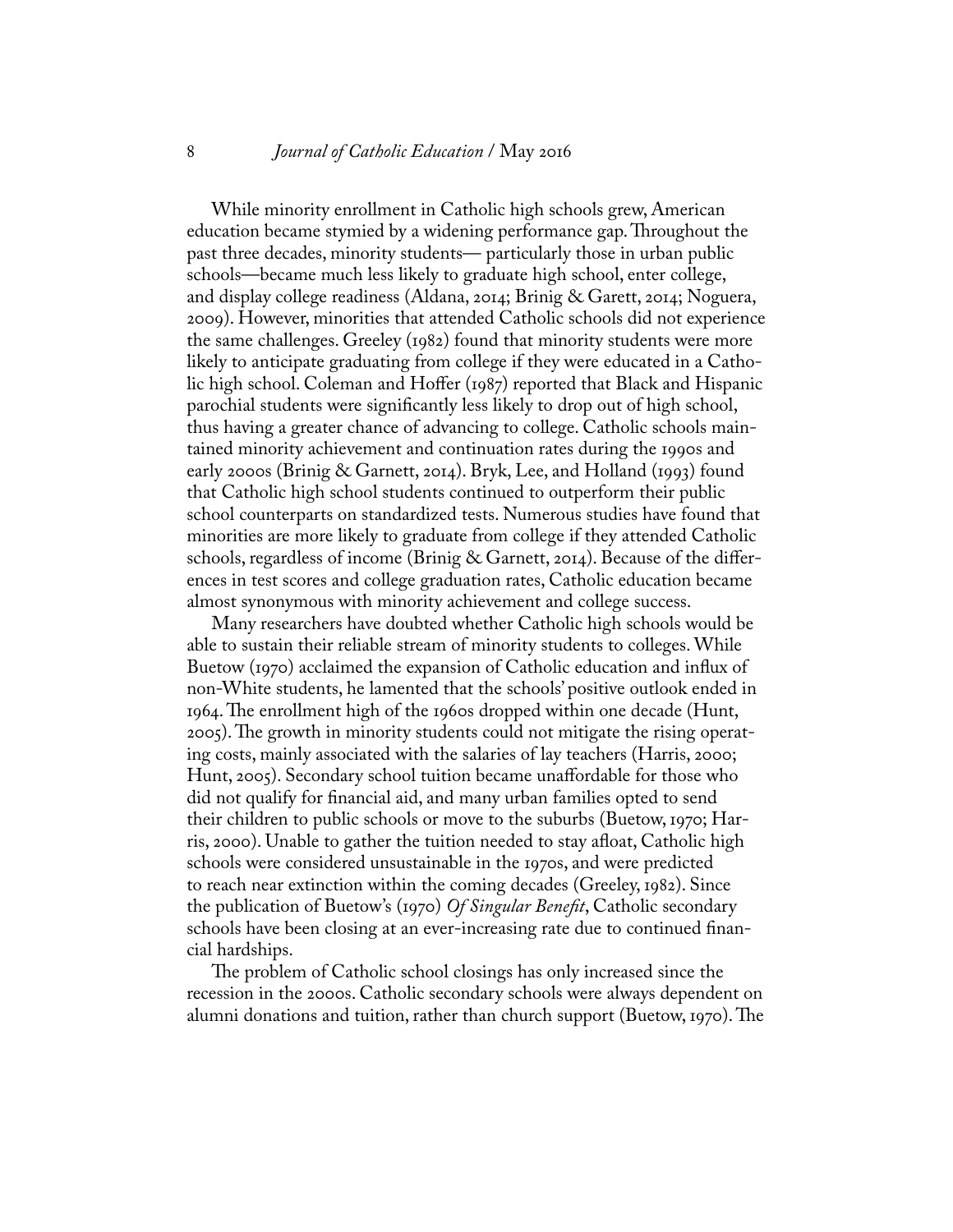recession's widespread economic impact greatly limited parents' ability to pay tuition. Many urban students were forced to transfer to public high schools because of the cost (Brinig & Garnett, 2014). Alumni donations also began to slow to urban schools, as affluent families had moved to suburban parishes and were donating there instead (Harris, 2000). During the 1990s, 18 states began to offer public assistance to students attending private schools, which helped to stall Catholic school closures (Brinig & Garnett, 2014; Mulaney, 2014). However, the recession led to federal cuts that reduced this public funding (Chakrabarti & Sutherland, 2013). With fewer parents able to afford the tuition and decreased funding, the number of Catholic schools dropped to 7,000 by 2010 (Brinig & Garnett, 2014).

Despite the link between Catholic schooling and minority college success, few studies have investigated the impact of fiscal hardship and school closures on minority college enrollment. Scholars have been split about the possible effects. *In Are Parochial Schools the Answer?*, Ryan (1964) wrote that closing Catholic schools would benefit disadvantaged students. Ryan argued that without Catholic schools, all students would receive the same comprehensive college-prep education. She also argued that public school teachers were better trained, and thus would better prepare students for college (Ryan, 1964). Famed Catholic sociologist Rev. Andrew Greeley, disagreed with Ryan's predictions. In *Catholic High Schools and Minority Students*, Greeley (1982) found that minority Catholic school students were much more likely to enter college than their public school counterparts. In his research, characteristics particular to Catholic schools appeared to promote student achievement beyond high school. Thus, he predicted that the loss of Catholic schools could lead to greater attrition of minority students in higher education.

#### **Methods**

#### **Data**

Data for this study are from the Private School Universe Survey (PSS). The PSS is conducted every two years by the U.S. Department of Education in an attempt to survey all private schools throughout the U.S. (U.S. Department of Education, Institute of Education Sciences, National Center for Education Statistics, n.d.). Schools selected for use in this study had to selfidentify as being of Roman Catholic denomination and enrolling students at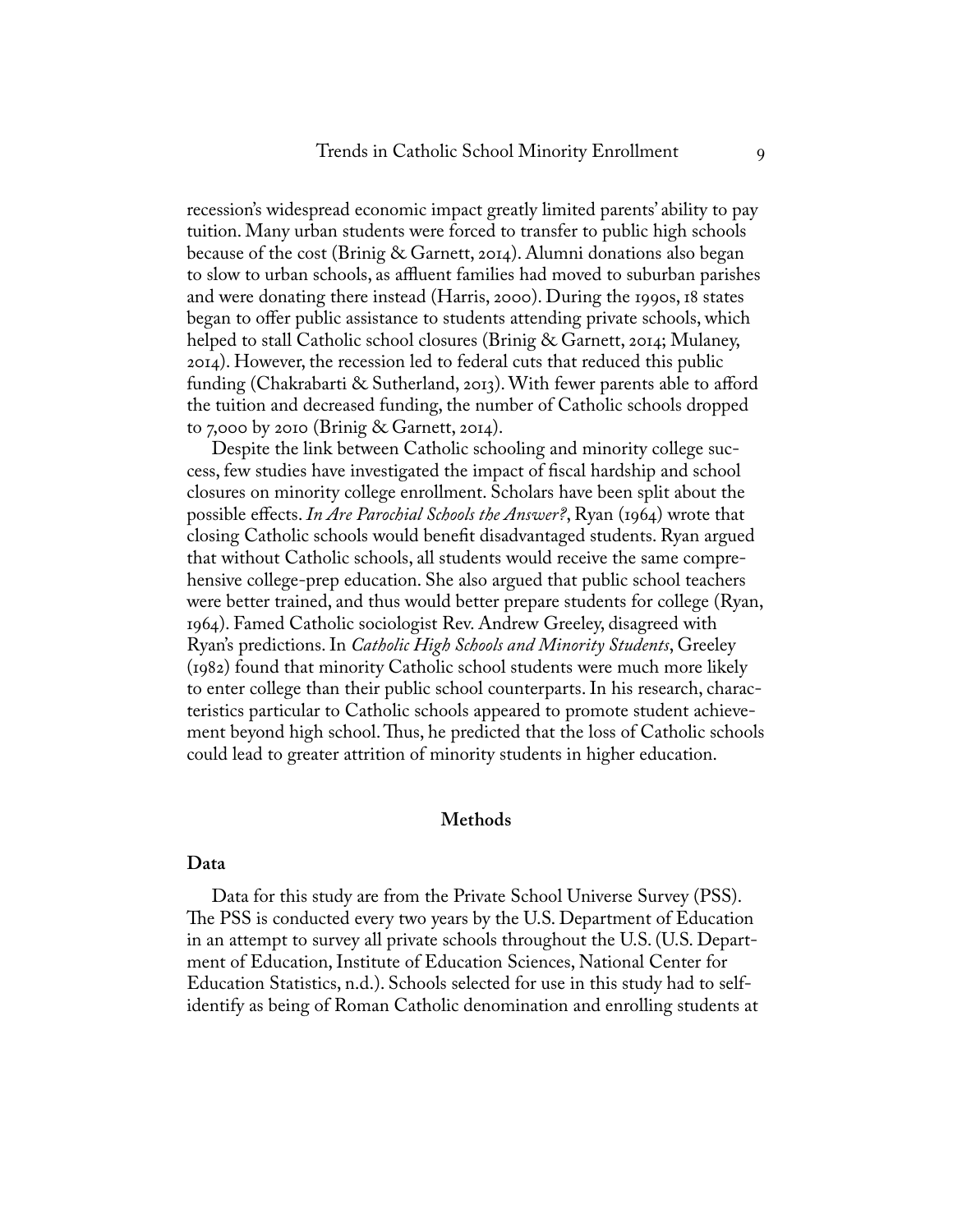the 9th-, 10th-, 11th-, and 12th-grade levels. Schools also had to have participated in each of the surveys for academic years 2001–2002, 2007–2008, and 2009–2010. This data selection process led to the identification of 981 sample schools.

The variables selected for usage in the study analysis are *minority student percentage, Black student percentage, Hispanic student percentage,* and *four-year college enrollment percentage*. The minority student percentage variable was determined by subtracting the percent of students identified as White non-Hispanic from the overall student body percentage. *Black student percentage*  was determined by identifying what percent of the student body was reported as Black non-Hispanic. Similarly, *Hispanic student percentage* was determined by identifying the percent of the student body reported as Hispanic, regardless of race. *Four-year college enrollment percentage* is the percent of 12th-graders who graduated in the prior academic year and who enrolled in a four-year college, and is taken from percentages reported in each PSS dataset used for this study. The *four-year college enrollment percentage* variable was selected because data limitations make it impossible to identify the four-year college enrollment rate for the students in the academic years included in the survey; however, the percentages are associated with the rate of these schools during the academic years included in the survey.

#### **Analysis**

Each of the study's statistical analyses was conducted in SPSS 22.0. Descriptive statistics were initially run on each variable before conducting the analysis. The statistical analysis procedure selected for this study was a series of paired-sampled t-tests that determined variable mean differences between specified academic years. Each analysis was first conducted on minority student percentage, second on Black student percentage, third on Hispanic student percentage, and finally on four-year college enrollment percentage. The first analysis compared differences between the 2001–2002 academic year and the 2009–2010 academic year. The intent of the first initial analysis was to gain an understanding of mean fluctuations over the entire decade. The second analysis compared the 2007–2008 academic year to the 2009–2010 academic year. The purpose of the second analysis was to make a direct comparison to the mean change from the marked beginning and end of the recession.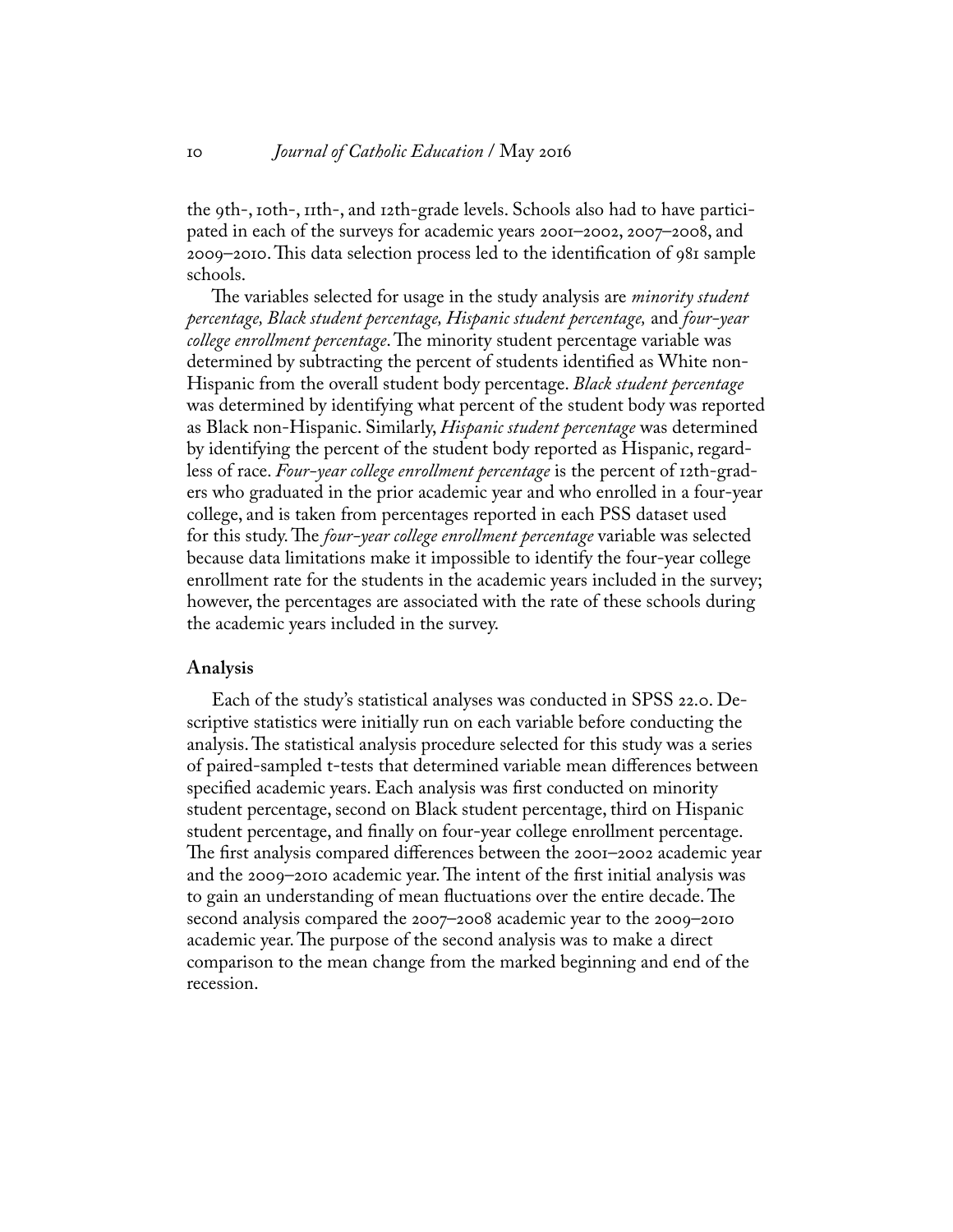#### **Results**

Table 1 shows that the descriptive statistics of the schools varied by each year, although the majority of each descriptive grouping did not change. The majority of schools in the sample were secondary (only), coeducational, traditional schools, and affiliated with the local diocese.

Table 1

|                           | 2001-2002<br>2007-2008 |      | 2009-2010     |      |               |      |
|---------------------------|------------------------|------|---------------|------|---------------|------|
|                           | n                      | %    | n             | %    | n             | %    |
| Grade levels              |                        |      |               |      |               |      |
| Elementary and secondary  | 124                    | 12.6 | 131           | 13.4 | 141           | 85.6 |
| Secondary (only)          | 857                    | 87.4 | 850           | 86.6 | 840           | 14.4 |
| Student makeup            |                        |      |               |      |               |      |
| Coeducational             | 657                    | 67.0 | 662           | 67.5 | 659           | 67.2 |
| All-female                | 179                    | 18.2 | 174           | 17.7 | 181           | 18.5 |
| All-male                  | 145                    | 14.8 | 145           | 14.8 | 141           | 14.4 |
| School type               |                        |      |               |      |               |      |
| Traditional               | 952                    | 97.0 | 966           | 98.5 | 964           | 98.3 |
| Montessori                | $\Omega$               | 0.0  | 1             | 0.1  | 1             | 0.1  |
| Special program focus     | 24                     | 2.4  | 9             | 0.9  | 10            | 1.0  |
| Special education         | 3                      | 0.3  | 3             | 0.3  | 3             | 0.3  |
| Career/technical/vocation | $\mathcal{P}$          | 0.2  | $\mathcal{P}$ | 0.2  | 1             | 0.1  |
| Alternative               | $\Omega$               | 0.0  | $\Omega$      | 0.0  | $\mathcal{P}$ | 0.2  |
| Catholic school type      |                        |      |               |      |               |      |
| Parochial                 | 164                    | 16.7 | 147           | 15.0 | 149           | 15.2 |
| Diocesan                  | 428                    | 43.6 | 443           | 45.2 | 422           | 43.0 |
| Private                   | 389                    | 39.7 | 391           | 39.9 | 410           | 41.8 |

*Sample School Descriptives by Academic Year (N = 981)*

Table 2 shows the actual enrollment numbers of the schools included in this sample, with the numbers for minority students represented in Figure 1, the numbers for Black students represented in Figure 2, and the numbers for Hispanic students represented in Figure 3.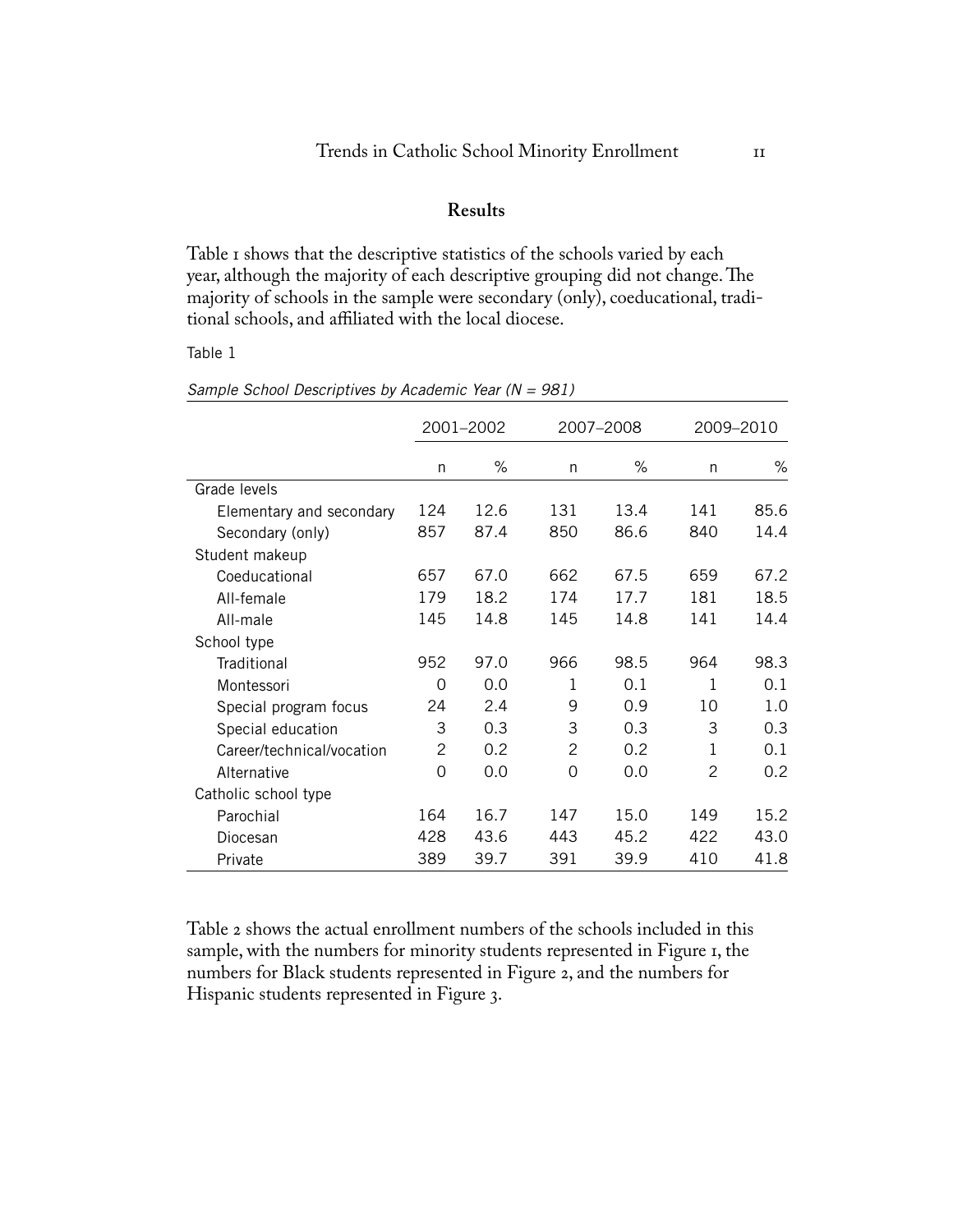#### Table 2

| Sample School Student Enrollments by Academic Year |  |  |  |  |  |  |  |  |  |
|----------------------------------------------------|--|--|--|--|--|--|--|--|--|
|----------------------------------------------------|--|--|--|--|--|--|--|--|--|

|                    | 2001-2002 | 2007-2008 | 2009-2010* |
|--------------------|-----------|-----------|------------|
|                    | n         | n         | n          |
|                    |           |           |            |
| Student Enrollment | 576,042   | 568,600   | 548,600    |
| Minority           | 136,313   | 147,677   | 155,400    |
| <b>Black</b>       | 40,626    | 46,201    | 44,244     |
| Hispanic           | 64,492    | 70,258    | 66,762     |

*Note.* Some of the schools included in the sample enrolled students below the high school level. Due to how the data was reported, these students below the high school level are included in these total and the subsequent figures. \*The 2009–2010 Private School Universe Survey included a *two or more races, not of Hispanic or Latino origin* student demographic category that had not been included in the prior years. A total of 13,686 students were considered to be of two or more races for the 2009–2010 academic year.



*Figure 1.* Minority student enrollments by academic year.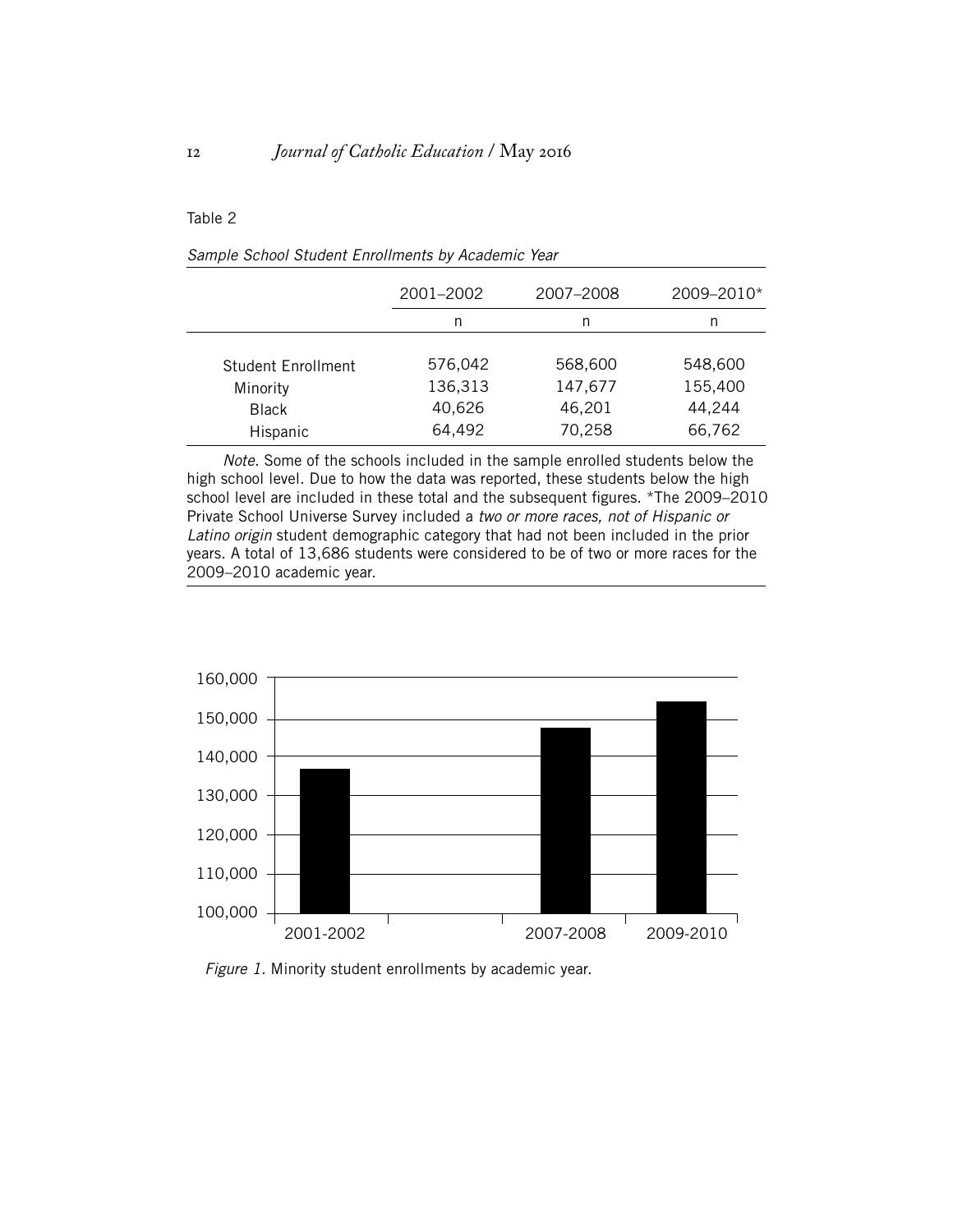

*Figure 2.* Black student enrollments by academic year.



*Figure 3.* Hispanic student enrollments by academic year.

As student enrollment numbers show, minority enrollment within these schools grew throughout the decade. Black and Hispanic student enrollment also grew for these schools, however, these numbers dipped from the 2007– 2008 and 2009–2010 school years. However, this slight drop in enrollment of Black students may be explained by the inclusion of a *two or more races* demographic category for students in the 2009–2010 PSS.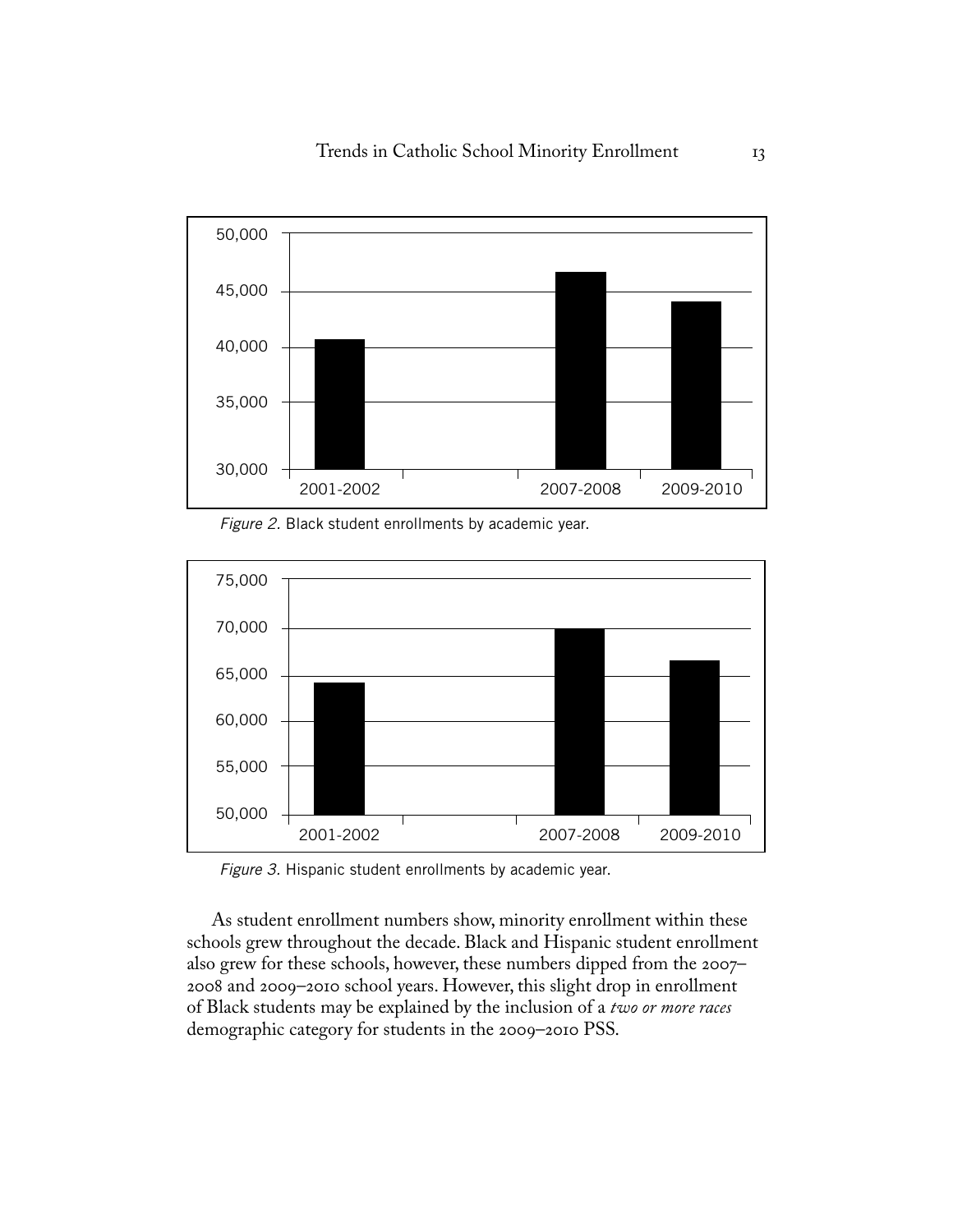A series of paired-sample t-tests were completed to examine the mean change in minority enrollment in Catholic schools and the mean change in four-year college enrollment of 12th-grade Catholic school graduates. Table 3 reports the mean and standard deviations of these variables for the academic years 2001–2002, 2007–2008, and 2009–2010.

#### Table 3

|                                                 | 2001-2002              |                         |                        | 2007-2008               |                        | 2009–2010               |  |
|-------------------------------------------------|------------------------|-------------------------|------------------------|-------------------------|------------------------|-------------------------|--|
|                                                 | Mean                   | SD                      | Mean                   | SD                      | Mean                   | SD                      |  |
| Minority enrollment<br><b>Black</b><br>Hispanic | 23.02<br>7.44<br>10.48 | 26.64<br>14.33<br>17.79 | 25.88<br>8.60<br>11.83 | 27.01<br>15.05<br>18.89 | 28.51<br>8.66<br>11.80 | 27.36<br>14.71<br>18.38 |  |
| Four-year college<br>enrollment                 | 78.87                  | 21 Q8                   | 85.70                  | 1717                    | 86.06                  | 16 70                   |  |

*Means and Standard Deviations of School Enrollments by Academic Year*

The mean of minority enrollment was found to increase from the 2001–2002 academic year ( $M = 23.02$ ,  $SD = 26.64$ ) to the 2009–2010 academic year ( $M =$ 28.51, *SD* = 27.36),  $t(980) = 14.15$ ,  $p \lt .001$ . For the specific years of the recession, the mean of minority enrollment increased from the 2007–2008 academic year (*M* = 25.88, *SD* = 28.51) to the 2009–2010 academic year,  $t(980)$  = 9.51,  $p \lt \text{.001}$ . There was no statistically significant difference in the enrollment of Black and Hispanic students over the specific recession years. However, Black student enrollment increased from the 2001–2002 academic year (*M* = 7.44, *SD* = 14.33) to the 2009–2010 academic year (*M* = 8.66, *SD* = 14.71),  $t(980) = 7.08, p \lt \text{.001},$  and Hispanic student enrollment increased from the 2001–2002 academic year (*M* = 10.48, *SD* = 17.79) to the 2009–2010 academic year (*M* = 11.80, *SD* = 18.38), *t*(980) = 4.62, *p* < .001. Enrollment in four-year colleges also increased from the 2001–2002 academic year (*M* = 78.87, *SD* = 21.08) to the 2009–2010 academic year  $(M = 86.06, SD = 16.70), t(980) = 4.62$ , *p* < .001, although there was no statistical difference between four-year college enrollment in the 2007–2008 academic year and the 2009–2010 academic year.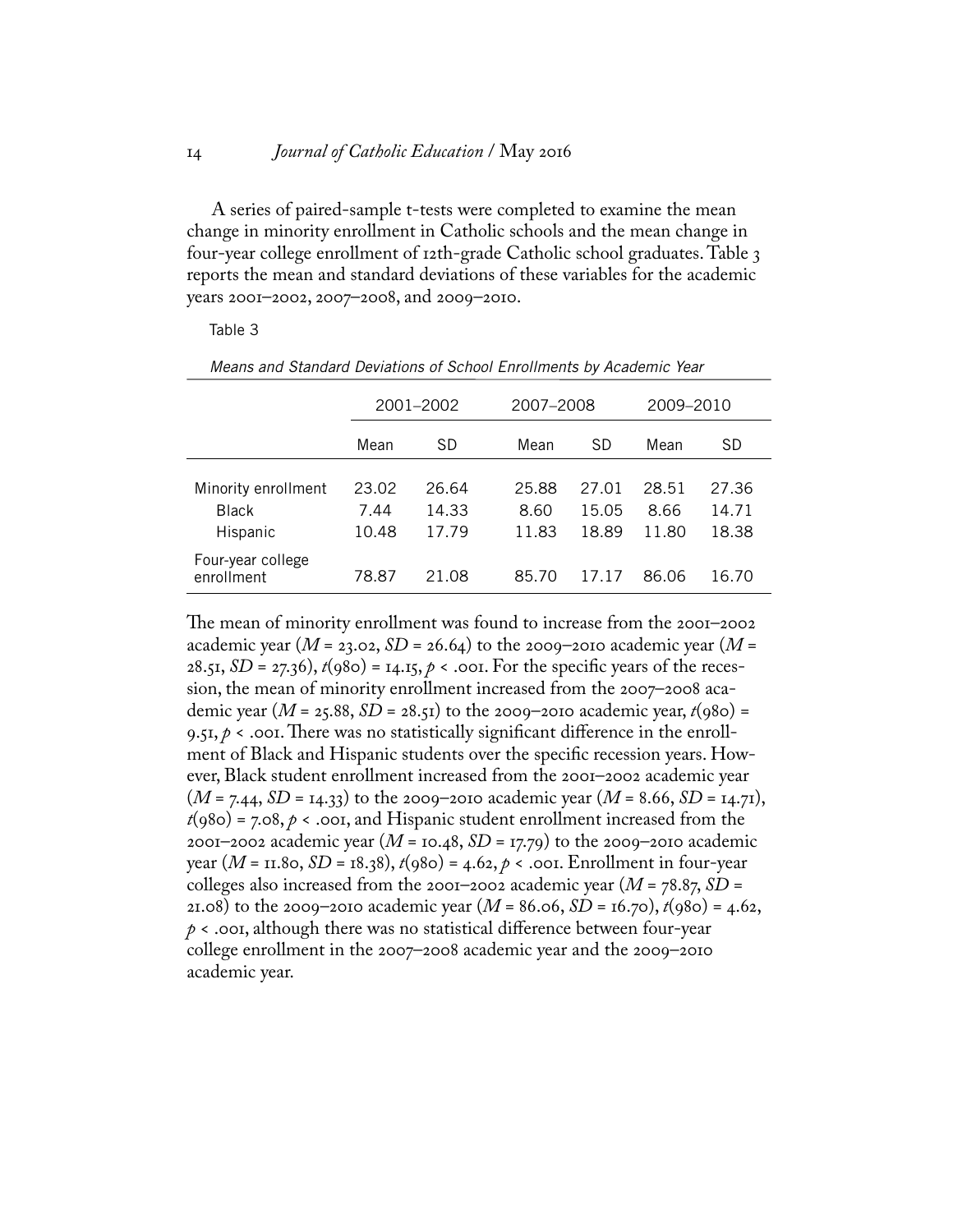#### **Discussion**

Since the 1960s, Catholic schools have been considered dependable sources of college-ready minority students. The recession (2007–2009) was anticipated to impact this historical trend with less affordable tuition, funding cuts, and the steady closing of urban Catholic schools. To determine if the economic downturn did impact the Catholic schooling of minorities and their eventual college attendance, this study examined responses to the PSS from the years before, during, and immediately after the recession. This study was guided by three research questions: (a) How did the 2007–2009 recession impact Catholic high school minority enrollment?, (b) How did the 2007– 2009 recession alter Catholic high school enrollment specifically for Black and Hispanic students?, and (c) How did the 2007–2009 recession impact the four-year college enrollment of students from Catholic high schools? We predicted that our analysis would find that minority enrollment in Catholic secondary school and student enrollment in college decreased during the years specific to the recession. The results of our analysis indicate that both hypotheses were inaccurate.

The findings of the initial analysis component demonstrate that minority enrollment in Catholic high schools had a statistically significant increase during the 2000s, despite the 2007–2009 recession. The mean minority student enrollment of schools increased from 23.02% in the 2001–2002 academic year to 25.88% in the 2007–2008 academic year (the beginning of the recession) and 28.51% in the 2009–2010 academic year (the end of the recession). These results suggest that although Catholic school funding was decreasing during this time, either scholarships were still available for minority students or families were choosing to pay the rising tuition. Increased enrollment in an era of economic difficulty suggests a continued trend of students seeking out Catholic schooling when their paths to college become more constrained. Further, the growth implies that more students from historically disadvantaged backgrounds will be capable of social mobility, as the majority of Catholic schools' students later obtain college degrees (Aldana, 2014; Spaeth & Greeley, 1970).

Another important finding from this study is that both Black and Hispanic student enrollment in secondary schools had a statistically significant increase. The mean Black enrollment in the 2001–2002 academic year increased from 7.44% to 8.60% in the 2007–2008 academic year and 8.66% in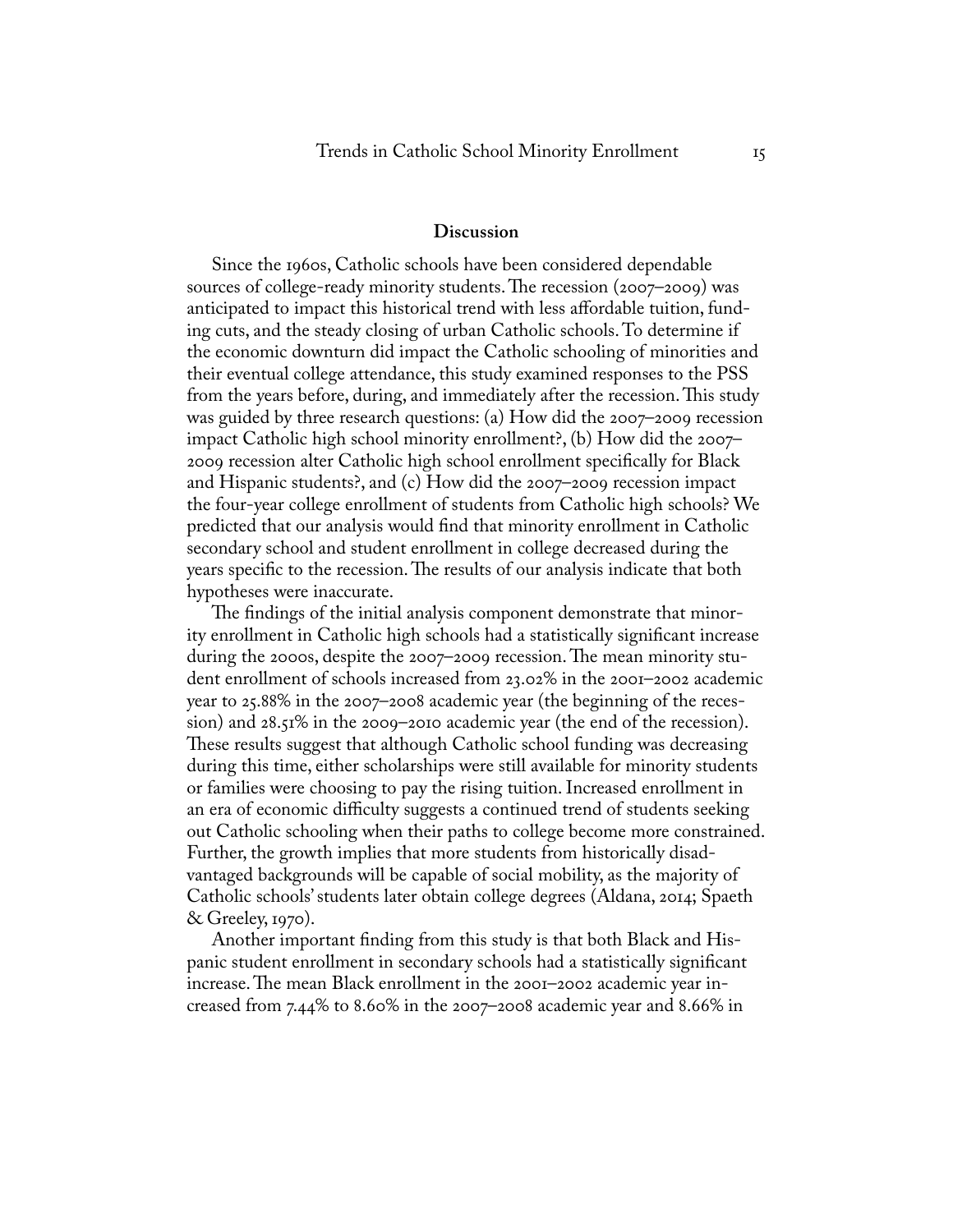the 2009–2010. In addition, the mean Hispanic enrollment in the 2001–2002 academic year increased from 10.48% to 11.83% in the 2007–2008 academic year and 11.80% in the 2009–2010 academic year. Notably, there was no statistically significant difference in either Black or Hispanic enrollment in Catholic schools from the start of the recession to the end. As the standard deviations of mean Black and Hispanic enrollment in Table 3 show, the percent of Black and Hispanic students within an individual school likely widely fluctuates between schools. Although the overall mean increased, the results do not specify where these increases were occurring or if decreases were occurring in certain types of Catholic schools.

The results of the analyses on Black students suggest that this often non-Catholic population continued to choose this education path, even when scholarships and school survival became less certain. The growth in enrollment is important because Black students in Catholic schools have historically outperformed their peers (Aldana, 2014; Greeley, 1982). Many feared that the financial turmoil of the recession would place more Black students into underachieving urban public schools (Brinig & Garnett, 2014; Harris, 2000; Greeley, 1982). Instead, more entered schools with proven records of college-readiness and college acceptance.

The results of the analyses of Hispanic students possibly suggest that the historically Catholic population is increasingly having its students attend Catholic schools. This may be changing due to immigration and the growing Hispanic American population (Lawrence, 2000; Louie & Holdaway, 2009). Such a change in Catholic school demographics could mean that Hispanics—traditionally underrepresented in four-year colleges (O'Connor, Hammack, & Scott, 2010)—are experiencing more pathways to higher education. If educators and institutions are interested in increasing diversity in higher education, then the outcomes of minority Catholic schooling warrant further investigation.

Another important finding from this study is that enrollment in fouryear colleges of 12th-grade graduating students from Catholic schools had a statistically significant increase over the 2000s. From the 2001–2002 academic year, the four-year college enrollment of the graduating class increased from 78.87% to 85.70% in 2007–2008 and 86.06% in 2009–2010. These findings suggest that the recession did not negatively impact graduation rates of Catholic high schools. These results might not be surprising as the lack of employment opportunities may have encouraged students to seek higher education. However, the results are unexpected in that many scholars, such as Greeley (1982),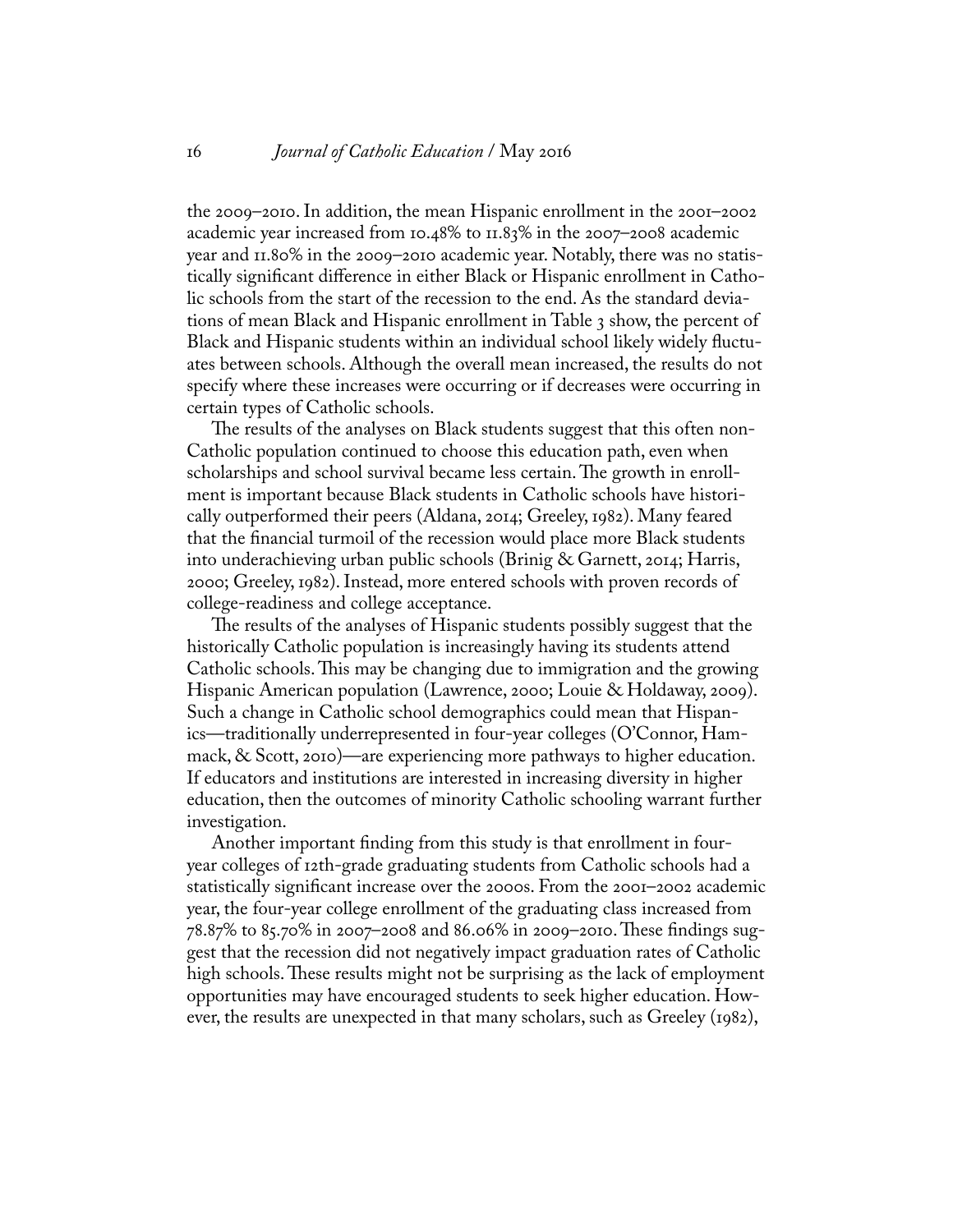predicted that extended financial troubles would take their toll on Catholic high schools' retention and high graduation rates (Brinig & Garnett, 2014; Harris, 2000; Greeley, 1982). The findings also imply that school closures and budget cuts did not cause college entrance rates for minorities to experience the slump predicted by the literature.

Although this study cannot statistically claim that minority enrollment into four-year colleges increased, the results coupled with the literature suggest this may be true. The analyses showed that more Black and Hispanic students entered Catholic high schools during the 2000s, as well as an increase in students' overall college entrance rates. History has indicated that Catholic high schools experience little attrition and graduation rates of near 100% (Hoffer, 2000; Litton, Martin, Higareda, & Mendoza, 2013). Therefore, we can infer that minority college matriculation increased along with overall college matriculation. This conclusion means that Catholic schools did not succumb to many of the problems predicted by Buetow (1970), Greeley (1982), and others. Rather, Catholic schools were able to transition more minority students into higher education, fulfilling the demands for more qualified college students and diversity. While these implications are far from proving causation, they give cause for the further investigation of the impact of the recession on Catholic schooling and college enrollment.

Our results would be of particular interest to education policymakers, who might find that this study gives merit to voucher programs providing support for students to attend Catholic schools. Policymakers may want to consider increasing public support for Catholic schools as a means of educating minority students, or encourage expansion of the school choice programs (Mulaney, 2014). Our results also reaffirm Catholic schools' mission of rigorously educating all types of students, both Catholic and non-Catholic. Therefore, the findings might interest those who are unsure if religious schooling provides the same opportunities as secular education. In addition, educational policymakers concerned with diversity in higher education might find that these results support partnerships between Catholic schools and universities as a means to increase minority college enrollment. It is important to note that while minority student enrollment did increase during this time span which was the focus of this study—the descriptives show that overall student enrollment in the sample schools decreased by nearly 30,000 students. This reduction in overall student enrollment may threaten the sustainability of Catholic schools, and thus reduce their ability to have positive outcomes on minority student populations in the future.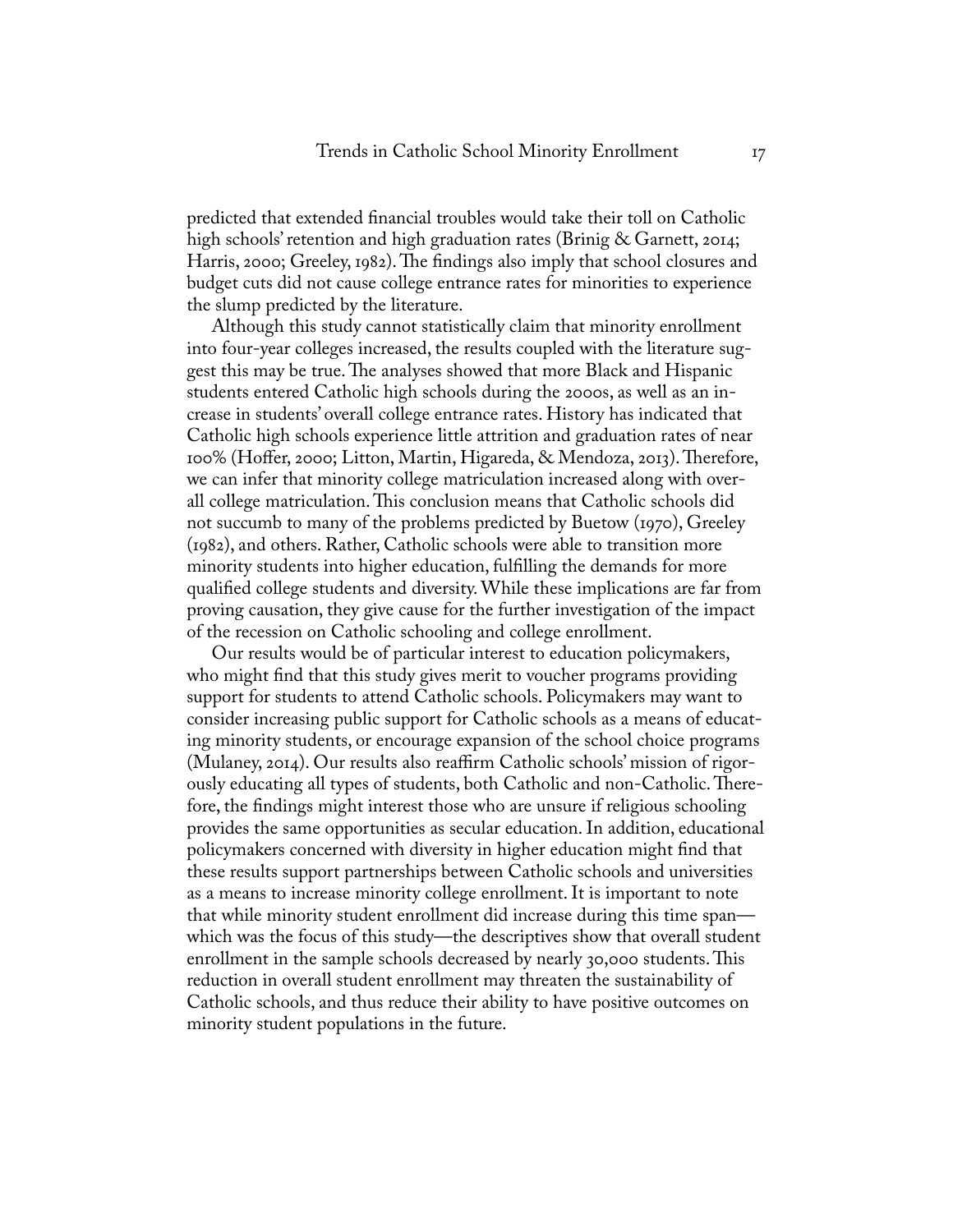The primary limitation of this study is that data constraints prevent direct analysis of graduating Catholic high school minorities enrolling in four-year higher education institutions. Additional studies on this topic should seek to understand why Catholic school minority enrollment increased over the time period and examine variations in this enrollment by Catholic schools' location.

#### **References**

- Aldana, U. S. (2014). Moving beyond the college-preparatory high school model to a college going culture in urban Catholic high schools. *Journal of Catholic Education*, *17*(2), 131–153.
- Brinig, M. F., & Garnett, N. S. (2014). *Lost classroom, lost community*. Chicago, IL: University of Chicago Press.
- Bryk, A. S., Lee, V. E., & Holland, P. B. (1993). *Catholic schools and the common good*. Cambridge, MA: Harvard University Press.
- Buetow, H. A. (1970). *Of singular benefit*: *The story of Catholic education in the United States.* New York, NY: Macmillan.
- Carper, J. C., & Hunt, T. C. (2007). *The dissenting tradition in American education*. New York, NY: Peter Lang.
- Chakrabarti, R., & Sutherland, S. (2013). New Jersey's Abbott districts: Education finances during the Great Recession. *Current Issues in Economic and Finance, 19*(4), 1–11. doi: [10.2139/ssrn.2276973]( http://dx.doi.org/10.2139/ssrn.2276973 )
- Coleman, J. S., & Hoffer, T. (1987). *Public and private high schools: The impact of communities*. New York, NY: Basic Books.
- Greeley, A. M. (1982). Catholic high schools and minority students. New Brunswick, NK: Transaction Books.
- Harris, J. C. (2000). The funding dilemma facing Catholic elementary and secondary schools. In J. Youniss & J. J. Convey (Eds.), *Catholic schools at the crossroads: Survival and transformation* (pp. 55–71). New York, NY: Teachers College Press.
- Hoffer, T. B. (2000). Catholic school attendance and student achievement: A review and extension of research. In J. Youniss & J. J. Convey (Eds.), *Catholic schools at the crossroads: Survival and transformation* (pp. 87–112). New York, NY: Teachers College Press.
- Hunt, T. C. (2005). Catholic schools: Yesterday, today, and tomorrow. *Journal of Research on*  Christian Education, 14, 161-175. doi: [10.1080/10656210509484987](http://dx.doi.org/10.1080/10656210509484987 )
- Lawrence, S. (2000). "New" immigrants in the Catholic schools: A preliminary assessment. In J. Youniss & J. J. Convey (Eds.), *Catholic schools at the crossroads: Survival and transformation* (pp. 178–200). New York, NY: Teachers College Press.
- Litton, E. F., Martin, S. P., Higareda, I., & Mendoza, J. A. (2013). The promise of Catholic schools for educating the future of Los Angeles. *Journal of Catholic Education, 13*, 350–367.
- Louie, V., & Holdaway, J. (2009). Catholic schools and immigrant students: A new generation. *Teachers College Record, 111*, 783–816.